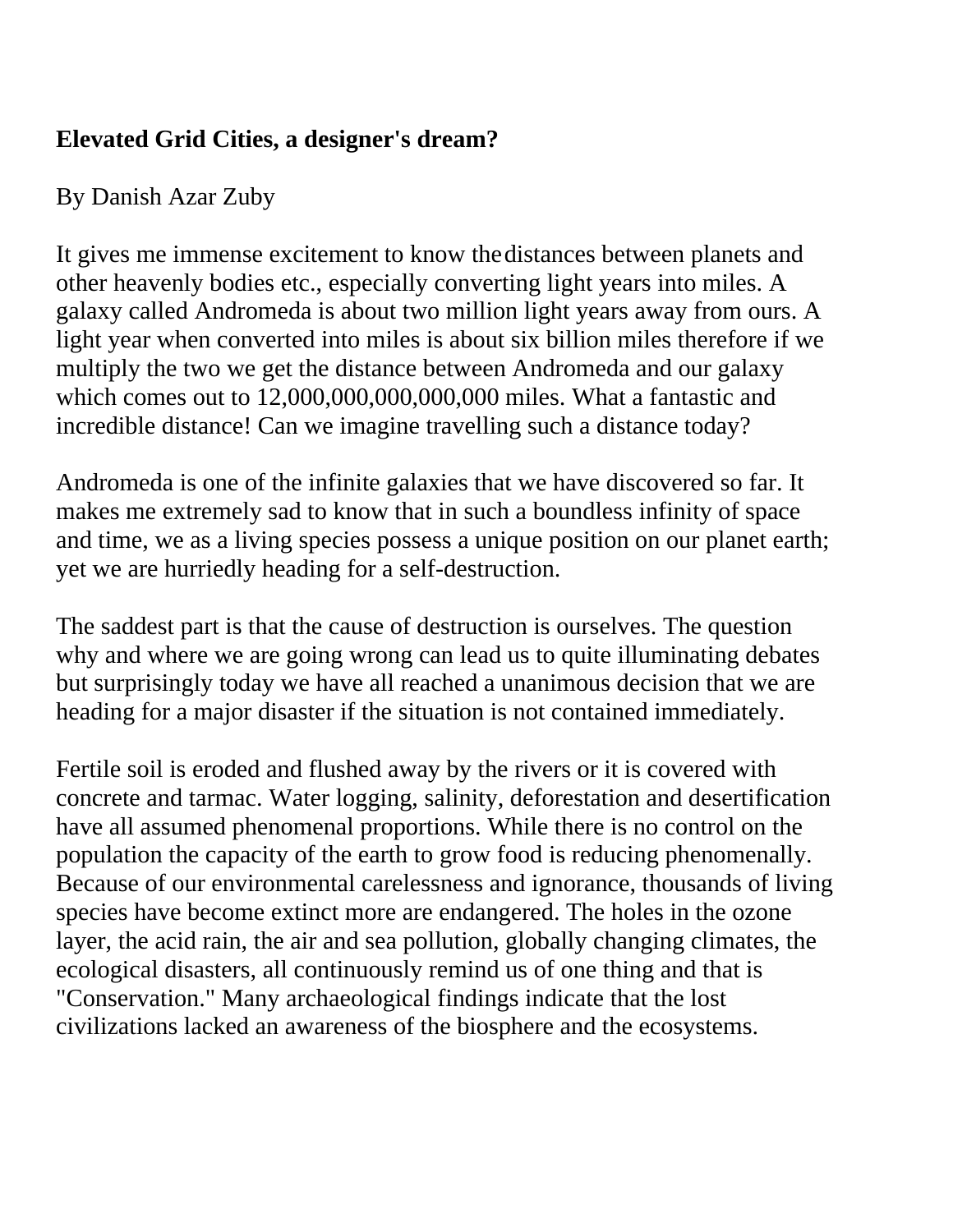"Decentralisation" of the cities is perhaps not a new idea but I feel that it's high time that some attention is given to it in order to generate more ideas, and to save the obliteration of life on this planet. The idea of Elevated Grid Cities can be termed as a designers dream. The cardinal rules are conservation and preservation of Earth, its biosphere and its eco-systems. The cities should be constructed many storeys high in the form of grids. Grid is suggested so that sunshine can be received by shaded areas of the earth at one time or another. The preliminary ideas obviously do not give the answer, but serve as a general direction with certain principles in mind. The cities could be like Doughnut rings or like the Olympic rings interwoven into each other or simply honeycomb pattern.

Can Karachi City have its own grid city extension is perhaps a utopian dream… Theoretically speaking it is a curative solution as the city is expanding at a phenomenal rate, probably unmatched by any city in the world and considering that the administration has failed miserably as far as strategic planning and governance is concerned.

It is envisaged that future city planners could carve out a direction from the proposed strategies. Another most important factor that deserves consideration in the EGC is the utilization of all the present day urban products, peripherals and paraphernalia. It would be a sin and rather impossible to disregard all that we have done so far therefore it is imperative to form a bridge from present day chaotic urban societies to EGCs.

On the EGCs, there would be normal tarmac roads to use normal cars, the exhaust, however would need immediate attention. But there can be bullet trains or free gravity cars for commuters. Land will be allocated to settlers to create any dream house that they desire. There will be normal-Airports, Helipads or Train networks. Local grid governments will have to be formed for administration along with proper zoning of industrial areas, commercial and business areas, community living and recreational areas. Perhaps there will have to be passes to come down to mother earth for agricultural activities and picnicking.

The most crucial problem that comes to mind as *soon* as we start to think in terms of EGCs is the transportation. If an EGC is several hundred square